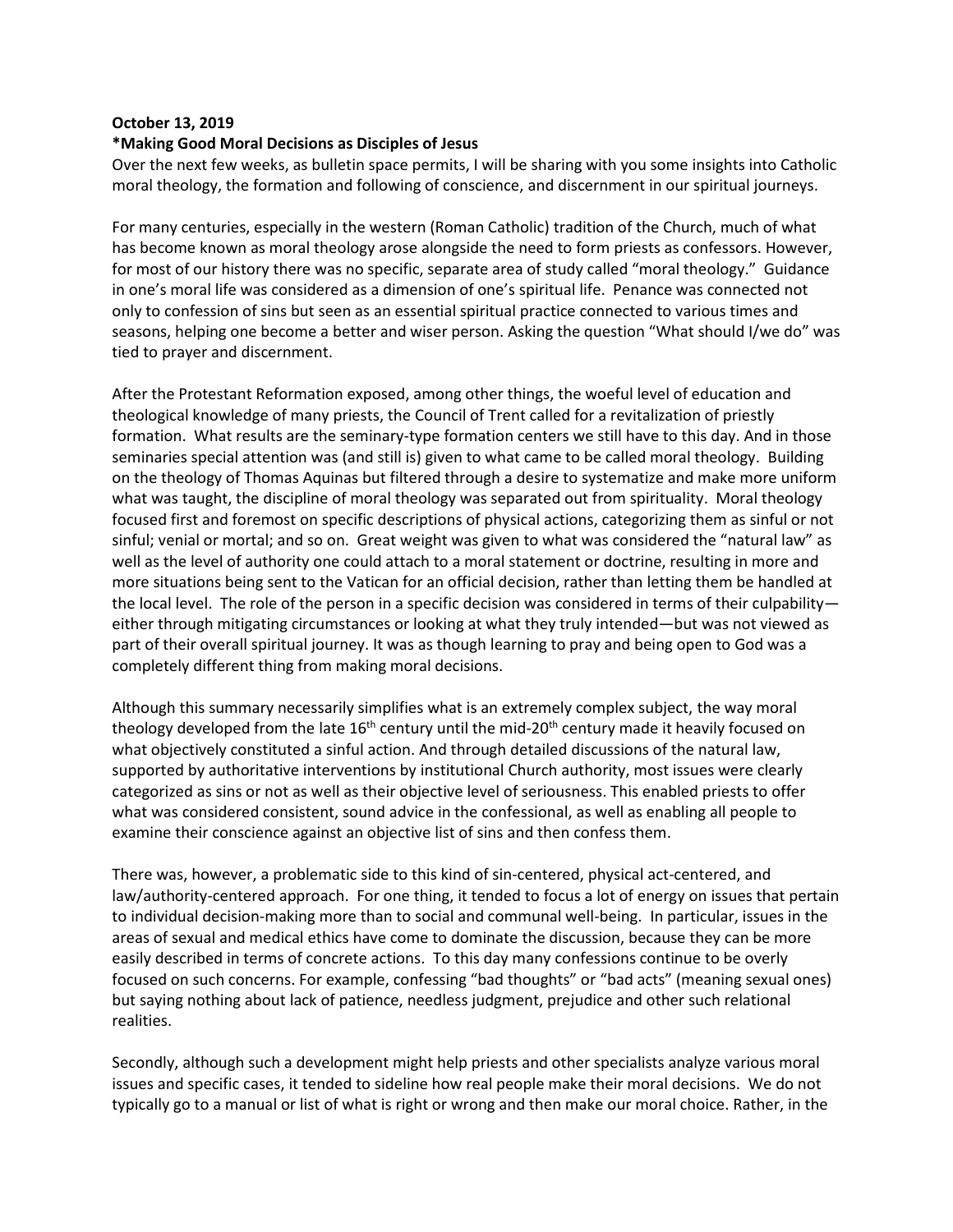midst of complex lives we reflect and pray and try to do the best we can under the given circumstances. We learn from moral norms and guidelines and they form a background to what we do, but we do what we do for very personal reasons, which are not generally captured by such abstract (objective) moral analyses. This can lead to a disconnect between what was objectively called a sin and what the person himself or herself believed to be a sin. Over time such disconnects effectively undercut the cogency of the Church's teaching in a given area. We see this today, for example, with such things as the use of birth control methods and sterilization. People end up confessing, if they confess at all, things that they do not really think are morally bad; only what they think the Church is telling them is morally bad.

## **October 20, 2019**

## **\*Making Good Moral Decisions as Disciples of Jesus (continued)**

Last week I outlined broadly how the Church's moral theology became separated out from spirituality, with moral theology focusing especially on questions of sin, law, and the objective characteristics of individual moral actions. How many of us grew up with that approach and remember people asking *"Is it a sin to eat meat on Fridays?" "Is it a sin to not tell the whole truth?" "Is it a sin to have a bad thought?"* and so on? And the answers given were not usually "*What is your heart telling you?"* or "*More information is needed"* but a clear "*Yes, Yes, and Yes,"* with only the seriousness of the sin (mortal or venial) perhaps in question. It could seem as though any action we do has a definitive Yes/No judgment attached to it, no matter who a person was or how limited their circumstances.

The value of such an approach lay in its seemingly clear objectivity. Many would like to maintain this approach and insist moral decision-making is a matter of knowing an objective teaching and either falling short (sin) or not. Tied to the Sacrament of Penance (Reconciliation), it allows a Catholic to name their sins in kind and number, receive absolution, and feel free to receive communion. In practice, however, such an approach too easily becomes a letting go of a feeling of guilt more than a true experience of conversion. And, it tends to focus a person on a narrow list of sinful actions rather than on the totality of life and all of one's relationships. Moreover, it does not do justice to the complexity of how real people make decisions. At heart, an action by itself is neither moral nor immoral. It is an action. Unless the human person as subject is brought into the equation, no moral theology can do justice to moral-decision making.

This "turn to the subject" was picked up on by many different theologians. The most famous is probably Karol Wojtyla, the future Pope John Paul II, who wrote extensively in the area of moral theology, focusing on what he called the "acting subject." Although they differed in their approaches and their conclusions, what these thinkers had in common was a recognition that moral evaluations cannot be made apart from the concrete, "as-is" human persons involved in the decisions, and this meant paying more attention to how people actually make such decisions. A cautious affirmation of this approach was given at the Second Vatican Council in the Pastoral Constitution on the Modern World (*Gaudium et Spes*, #51) where it talks about making decisions as responsible parents and says such decisions must be based on *"objective standards"* that do justice to *"the nature of the human person and his acts,"* not just on the actions alone. But the Vatican Council did not give any specifics on how to create such objective standards. And so, this desire to do justice to the complexity of human decision making and the conundrum of uniting objective norms to the full relational reality of the human person as a unique subject continues to this day in those writing about Catholic moral theology. I want to touch on three examples—use of the principle of double effect, the focus on personal conscience, and a renewed emphasis on virtue-based ethics—to set the stage for the real purpose of these articles: to offer a paradigm for how to go about making good moral decisions as Catholic Christians.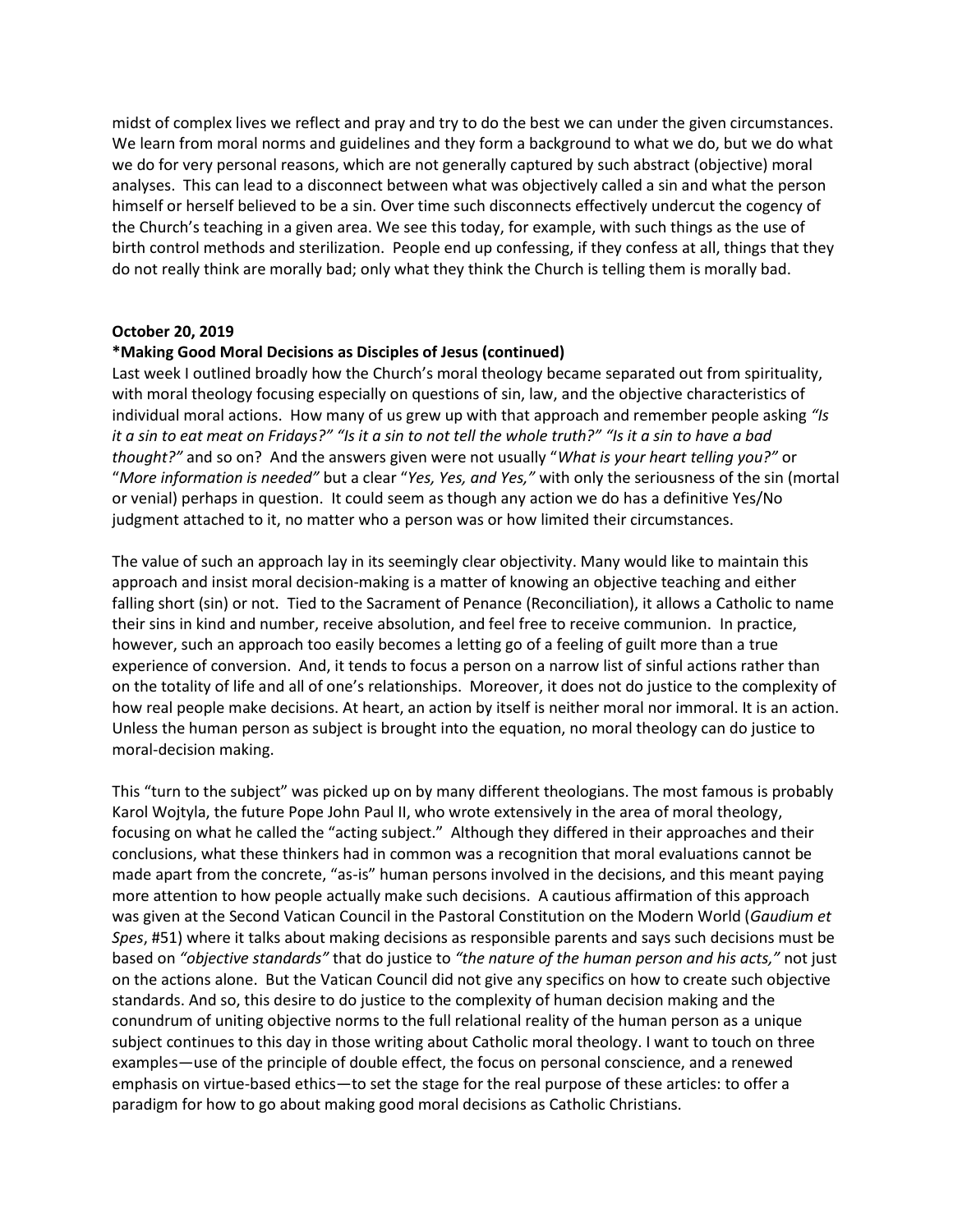Refining and using the principle of double effect in a moral analysis was a way many have found helpful. It does more justice to the complexity of actual decision-making and recognizes that the intention of the person has a major role to play in any moral analysis. In brief, this principle recognizes that most actions have multiple consequences beyond the main intended purpose of the person doing the action. Does the person have to take into consideration reasonably foreseeable consequences? If so and if some are harmful, can a person still consider their action morally good, if the primary intention was good? One of the classic cases had to do with ectopic pregnancy, where the embryo lodges in the fallopian tube rather than implanting in the womb. As the unborn baby grows it will rupture that tube well before viability, leading to death of both the unborn baby and the mother. Can there be a morally good action to intervene surgically in a way that will foresee the death of the unborn child in the act of treating the mother's life-threatening condition (the rupturing of the fallopian tube)? It seems like there should be, and the principle of double effect enabled moral theologians to analyze the situation with more complexity and nuance. That action, they said, could be morally good, if certain conditions were met. In essence, it was judged morally good, if the surgery waited until the fallopian tube showed initial evidence of rupture and the surgery was directed at repairing the tube by slicing open the ruptured section and reattaching the ends, losing the baby in the process. It was judge morally bad, if the surgery directly removed the embryo.

In both scenarios the mother is saved and the unborn child is lost, but one action is judged morally bad and the other morally good. In one case the primary intention and the action corresponding to that intention is directed at saving the life of the mother. In the other the primary intention might seem to be to save the mother but the action corresponding to that intention is aimed directly at removing the unborn child. I cannot cover all the nuances of this principle in a bulletin article. Moral theologians debate these nuances still. If interested, you can read up on it online. But you can see how it allows for a more sophisticated analysis of a moral action, even if there are reasonably foreseen but not directly intended harmful consequences. It has helped to inform Church teaching on specific cases, especially in the area of medical ethics, but it became used in so many situations and ways that many have questioned its ongoing helpfulness.

A second way to bring the subjective human person into the heart of moral decision-making that many have found helpful has been to focus on the role of conscience. In the process there has been greater attention paid both to what conscience is, what it means to have a well-formed conscience, and questions about the moral quality of actions that might be objectively deemed morally wrong but are the best person can do in following their conscience. For a long time the tendency was to limit the understanding of conscience to a judgment of whether one was following a clear moral teaching or not, and how willful was someone in seeking or ignoring the truth of that moral teaching. Under such a scenario it is difficult to see how a person's action could be judged morally correct, if those actions on the objective level contradict a clear moral teaching of the Church.

However, as theologians re-thought the teaching of Thomas Aquinas that one must follow one's judgment of conscience, if well informed and of good intent, even if the whole Church disagrees with it, a more personalist understanding of conscience emerged, alongside the more forensic/judgment-based one. This personalist understanding is captured at the Second Vatican Council in *Gaudium et Spes*, #16: *"In the depths of his conscience, man detects a law which he does not impose upon himself, but which holds him to obedience. Always summoning him to love good and avoid evil, the voice of conscience when necessary speaks to his heart: do this, shun that. For man has in his heart a law written by God; to obey it is the very dignity of man; according to it he will be judged. Conscience is the most secret core*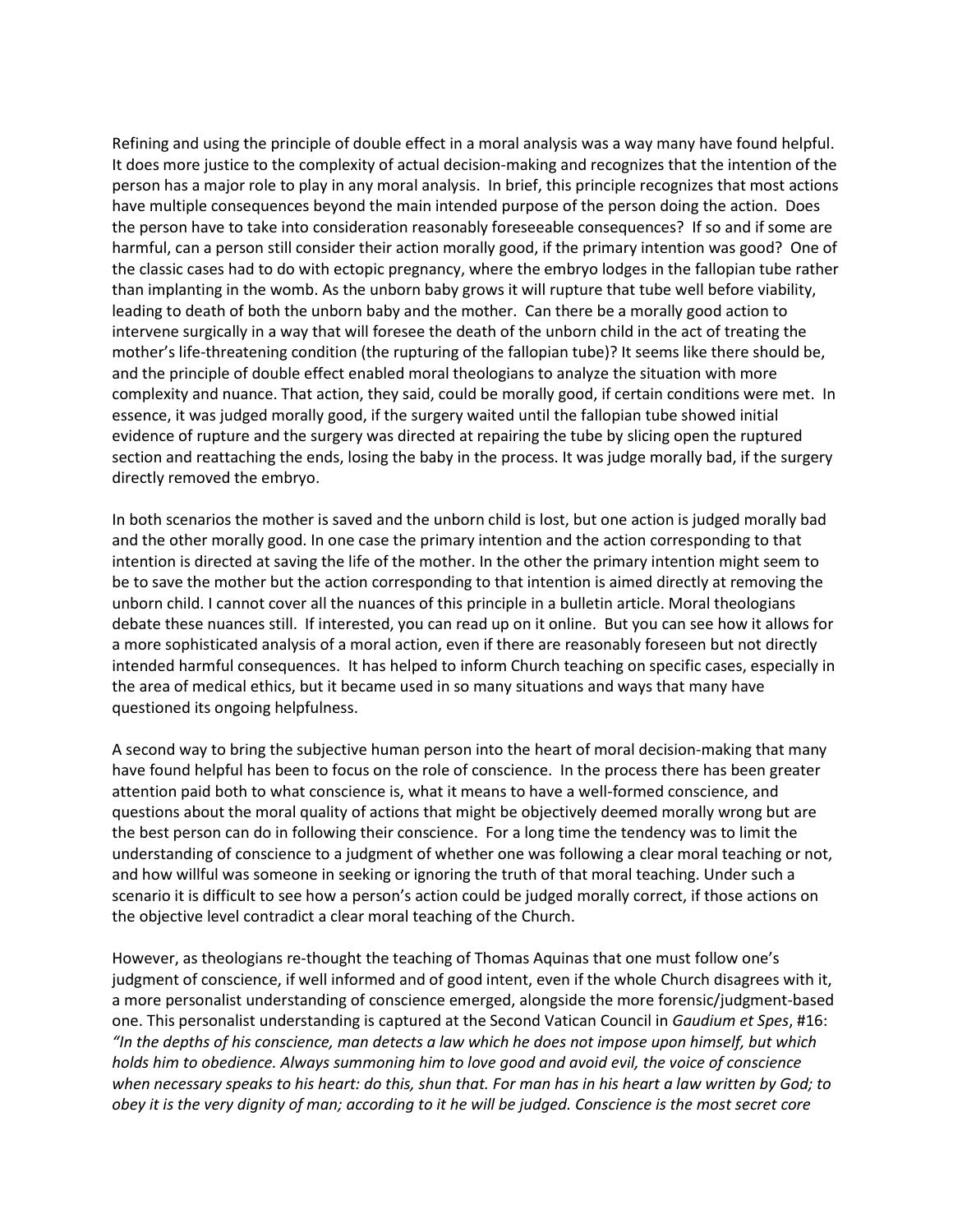*and sanctuary of a man. There he is alone with God, Whose voice echoes in his depths".* Conscience, in this renewed understanding, is not simply an external, rational judgment—it includes that—but captures who we are at the depths of our being, taking into consideration our entire person and circumstances.

I will have much more to say on conscience and formation of conscience later, but for now, I hope you can see that this personalist understanding opens up all sorts of questions. It places a huge emphasis on proper formation, because the more immature our moral compass, the more immature (and thus more prone to error) our judgments in specific situations. Yet, even then, if it is the best we can do, can such judgments be morally acceptable? This, again, continues to be greatly debated among Catholic moral theologians. It has led to a distinction between what is morally right/wrong on an objective level and what is morally good/bad on the subjective level. But how much disconnect can there be between the two before it renders all moral judgments relative? This is at the heart of the current debate over divorced and (without annulment) remarried Catholics participating in full Eucharistic communion. Pope Francis touches on it briefly in his Apostolic Exhortation on marriage and family, *The Joy of Love* (*Amoris Laetitia*, #303): *"Naturally, every effort should be made to encourage the development of an enlightened conscience, formed and guided by the responsible and serious discernment of one's pastor, and to encourage an ever greater trust in God's grace. Yet conscience can do more than recognize that a given situation does not correspond objectively to the overall demands of the Gospel. It can also recognize with sincerity and honesty what for now is the most generous response which can be given to God, and come to see with a certain moral security that it is what God himself is asking amid the concrete complexity of one's limits, while yet not fully the objective ideal. In any event, let us recall that this discernment is dynamic; it must remain ever open to new stages of growth and to new decisions which can enable the ideal to be more fully realized".*

A third way to bring the concrete human person and his/her unique subjectivity into an analysis of moral questions has been a focus on virtues and virtue-formation as the real core to the teaching of Thomas Aquinas. For many decades, even centuries, it was as if the main goal of moral formation was to develop detailed, comprehensive, rational norms, which people could learn about and then apply to their life situations. It enabled people to go down a list of objective sins and prepare a good examination of conscience in preparation for confession. It emphasized the objectivity of the norms of natural law and often applied them to very detailed situations, as though the conclusion was obvious, even though Thomas Aquinas was adamant that the more specific the situation, the more the application of natural law had to be entrusted to the person's own unique prudential judgment. With a focus on virtues, the attention turns to a dynamic rather than static understanding of morality. We can grow in those good habits or we can regress. In turn, most decisions that have moral consequences flow from who we are as persons, our formed character, without a great deal of rational deliberation. The more that character is virtuous, the more we can trust that our actions will be morally right. But what becomes, then, of the role of objective norms in making moral decisions? On the other hand, this virtuecentered approach respects well the totality of the human person and is well-equipped to reconnect moral theology with spirituality. Not just *"Is this a sin*?" but "*What kind of person is God asking me to be."*

## **October 27, 2019**

# **\*Making Good Moral Decisions as Disciples of Jesus (continued)**

Recognizing the importance of the actual "as is" human person(s) making the moral decisions—whether through the use of moral principles such as "double effect" or a personalist understanding of conscience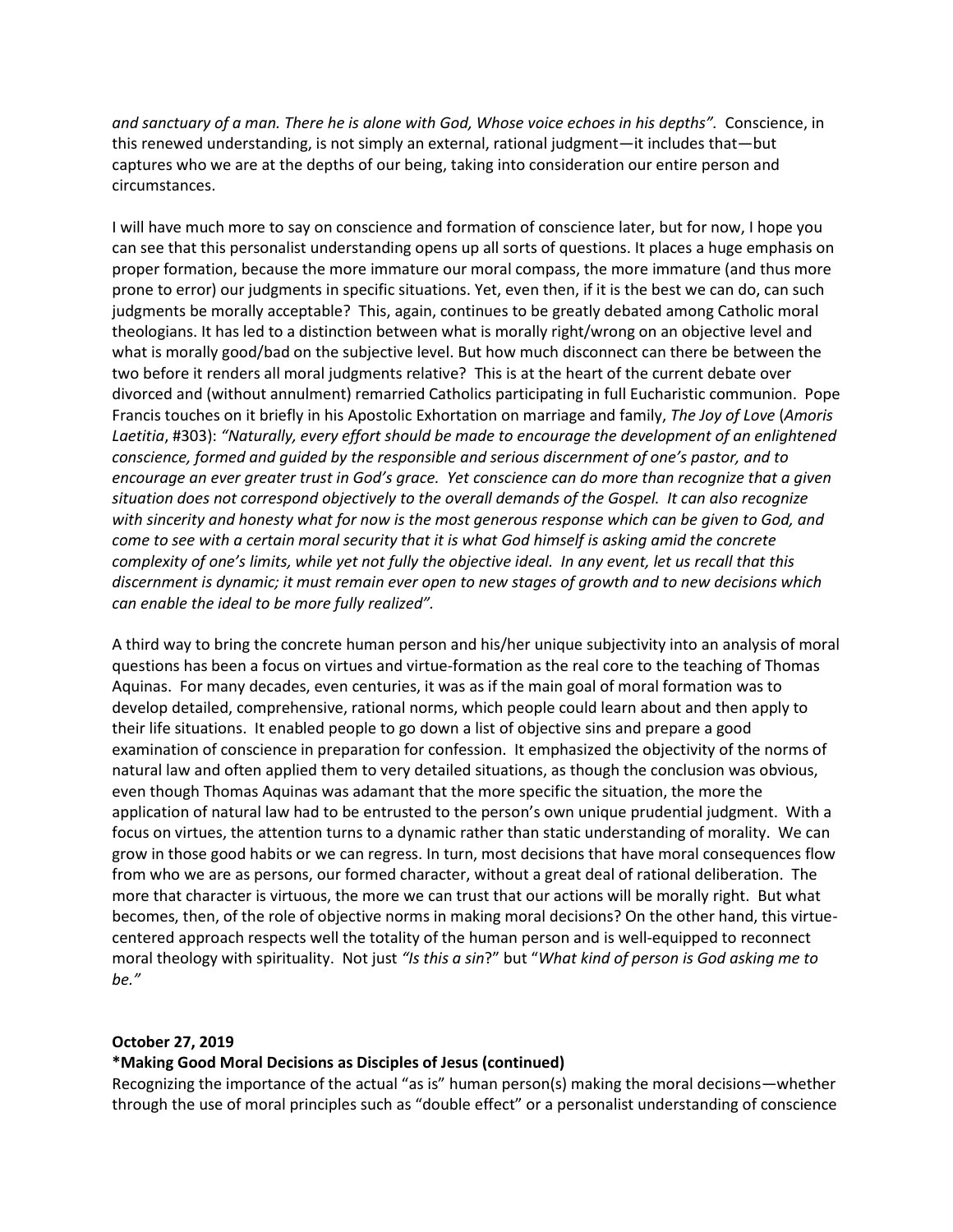or a focus on virtue ethics—has moved moral theology back into closer integration with spirituality. Prayer, discernment, penance and fasting, adoration, meditation, reflection on Scripture—all the many spiritual practices we build into our lives—are not only the way God's Spirit can speak to us and move our hearts. They also aid us in making the best moral decisions possible. One way to contrast the older and newer approaches is through the first question we ask when making a moral decision. Do we first ask "*Is this a sin?"* Or, "*What kind of person is God asking me to b*e?" The second question points the way toward making mature moral decisions. Making moral decisions begins with a conversion of our heart, a willingness to say yes to God as disciples of Jesus, a desire to become the person God wants me to be.

To be a disciple of Jesus, then, is necessarily to be on a journey that begins with conversion and continues with ongoing conversion. Rarely, if ever, does someone have everything in good order in their lives. Their work relationships are fine; their home life not, or vice versa. Their family responsibilities fine, but struggles with temptations and addictions. And so on. To be human is always a work in progress. But there are decisive moments that do orient our lives, or a portion of our lives, in the right direction and enable us to make morally mature, sound decisions. The paradigm here is Simon Peter in the story from the gospel of Luke (5:1-11). The fishermen have been hard at work all night with no success catching fish, but Jesus gets into the boat and asks them to cast their nets one more time, resulting in a huge catch of fish. Simon falls to his knees and says *"Leave me, Lord, for I am a sinful man."* Simon Peter has done nothing specifically wrong, no specific sin to confess. Yet he has an overwhelming sense of having fallen short of who he should be. That is a moment of conversion for him. But it is not one and done. We know that he will need another when he tries to stop Jesus from journeying to Jerusalem and another when he denies Jesus three times. He will continue to need conversion after the resurrection, so he can recognize that Gentiles do not need to keep Jewish ways in order to be Christian. In those moments of conversion (recognizing his need for God and how far short his life falls from that) Peter is able to make the decisions necessary to follow Jesus.

Conversion orients our heart toward God's way over our selfish ways. Before we can make mature moral decisions, we need to have a heart open to God. If we are not willing or able to follow the Lord in some area(s) of our lives, then we cannot pray *"What should I do, Lord?"* Rather, we have to pray *"Lord, change my heart to be willing to accept whatever is your way."* Moral decision making, in other words, starts with a conversion of heart and an openness to conversion all of our lives. The struggle is to surrender in trust to God, all that we are, possess, want to hold control over. It does not mean that we will lose it; rather, that we are surrendering in trust to God. If we have surrendered to God, then we can better trust the peace or lack of peace deep in our hearts. God speaks in that peacefulness. On this level, there is really only one moral norm: *"say yes to God."* A good reflection for each of us would be to take the gospel passage from Mark (10:17-22) on the rich man who wants to do good but is unable to follow Jesus *"because he has many possessions."* Read it several times. Put yourself into the scene as the rich man and ask: W*hat it is that I hang onto, am unable to surrender to the Lord?* And pray, *"Lord, give me a heart that can say yes to you."*

Our lives can be in good order but, if we cannot say yes to the Lord in a specific area, our lives will get sidetracked. When I was on the seminary faculty years ago, I remember praying about whether I should become a pastor or remain on the faculty. Nothing was clear. No insight. No sense of what God wanted, until I realized that I had not surrendered the question and possible answers to God. I wanted both! In effect, I realized, I was praying: "*God let me have it all; I will do it all for you."* Interestingly, once I figured that out and truly was able to say to the Lord, *"I will serve you in the seminary the rest of my life, if you desire; I will serve you never teaching again, if you desire,"* a calm came to me and I knew I should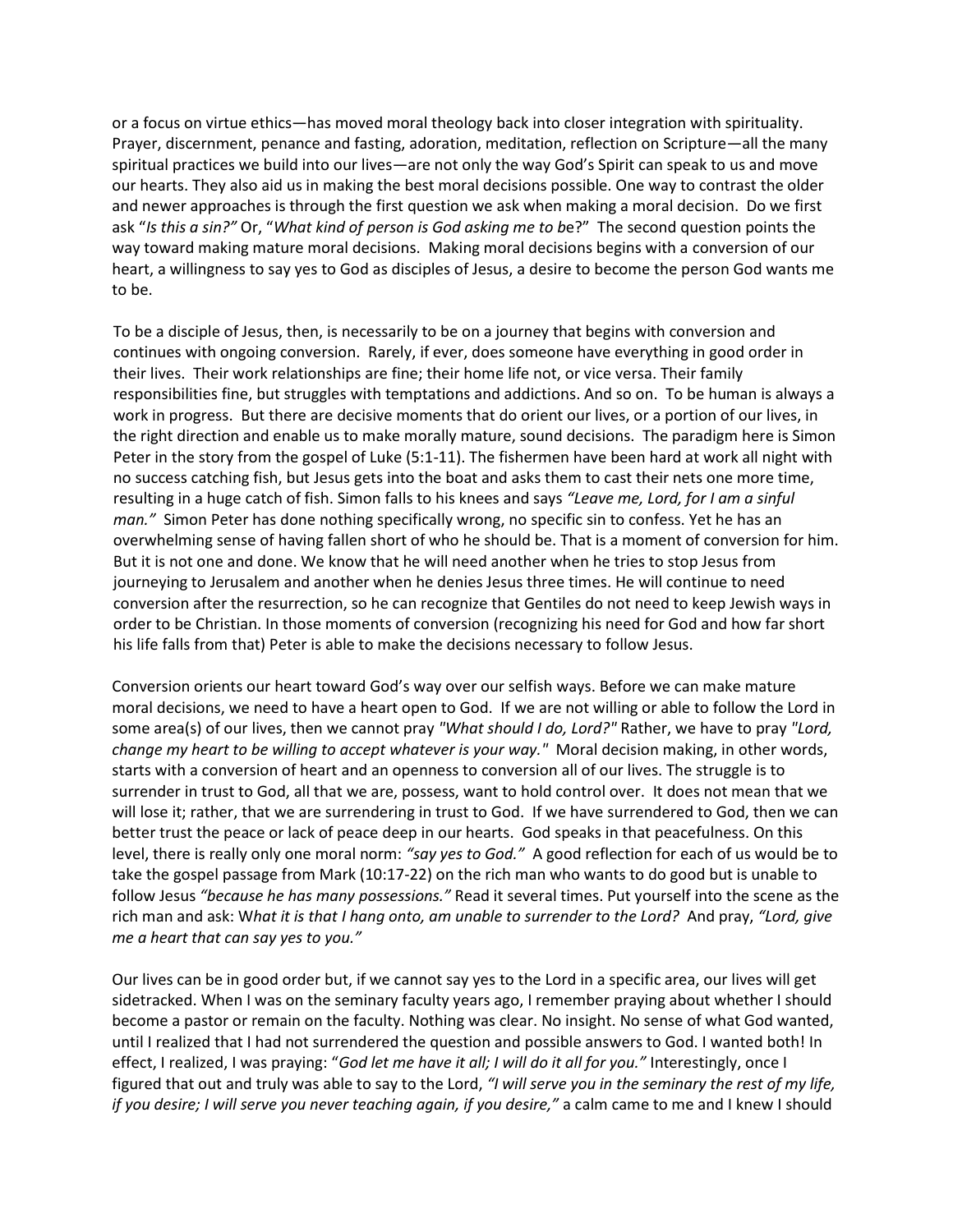say yes to being a pastor. The discernment was clear and peaceful. In the end, it did not mean giving up teaching completely. But to get there I had to be willing to let go of my preferred answer.

Conversely, our lives might be in poor order, but, if we are willing to say yes to the Lord in a specific area, we can make good moral decisions in that area and begin to have it influence other parts of our lives. I have seen many a parent be excellent moms and dads, even though other parts of their lives are not so excellent, because they embraced parenthood not for themselves but for the sake of their child(ren). In the course of that parenting many come to recognize the need for other fundamental changes in their lives. Such changes take time. But the journey has begun, and overall the person's heart is open to God.

#### **November 3, 2019**

### **\*Making Good Moral Decisions as Disciples of Jesus (continued)**

When this re-integration of moral theology and spirituality is done, the first step is not consulting a list of objective sins but coming before the Lord in prayer with a heart that is open and willing to do what God asks. In other words, moral theology, like spirituality starts with conversion. Anything that helps us along the process of conversion is a step toward making objectively good moral decisions—all the many spiritual practices we build into our lives. Yes, we will need objective moral guidance through moral norms, especially in areas that can so easily lead us astray, and moral norms are essential for the development of a well-formed conscience, as we will see. But the goal of moral theology is no different than the goal of a mature spiritual life—to be good, loving persons; not just to make morally correct decisions but to do so for the right reasons.

St. Thomas Aquinas uses the example of two people who give alms to someone in need. One does it out of vainglory, to get the attention of everyone and to try to prove how good they are. The other does it out of genuine concern for the one in need, unconcerned about getting any recognition. Both do the same objectively correct material action—to help someone in need—but in so doing the one furthers their moral badness, the other their moral goodness. Intentional actions affect our moral character and form us as persons. When it comes to making decisions, nearly all of them flow from that moral character. The better formed we are, the more integrated as human beings we are, the more intentional we are in developing our character, the more likely that our actions will be not only be morally right but deepen our good character. The less formed we are, the more likely that we will have many blindspots and make morally wrong decisions. The more malformed we are, the more likely that our actions will not only be morally wrong but further mis-shape that character.

To make good moral decisions, then, means we have to pay attention to our character and the formation of that character. As mentioned earlier, this has led many Catholic moral theologians toward an ethics of virtue and virtue formation. They re-read St. Thomas Aquinas and realized that the focus on material actions and an analysis of such actions is not the heart and soul of his moral theological thinking. Even his emphasis on the natural law allowed for the virtue of prudence to be at the center of all moral judgments pertaining to very specific, concrete circumstances. This emphasis on *virtues* (habits of good behavior that can be developed and deepened over time through intentional practice} and *characte*r (the totality of who a person is rooted in their fundamental stance toward life, i.e. conversion) as essential to any moral analysis helps to move moral theology past an analysis on the physical, material action alone. It brings the concrete human person into the center of moral decision-making. It calls attention to the social environment and welfare of people and the need to provide all children with supportive family, educational, and cultural environments. Virtue and character formation includes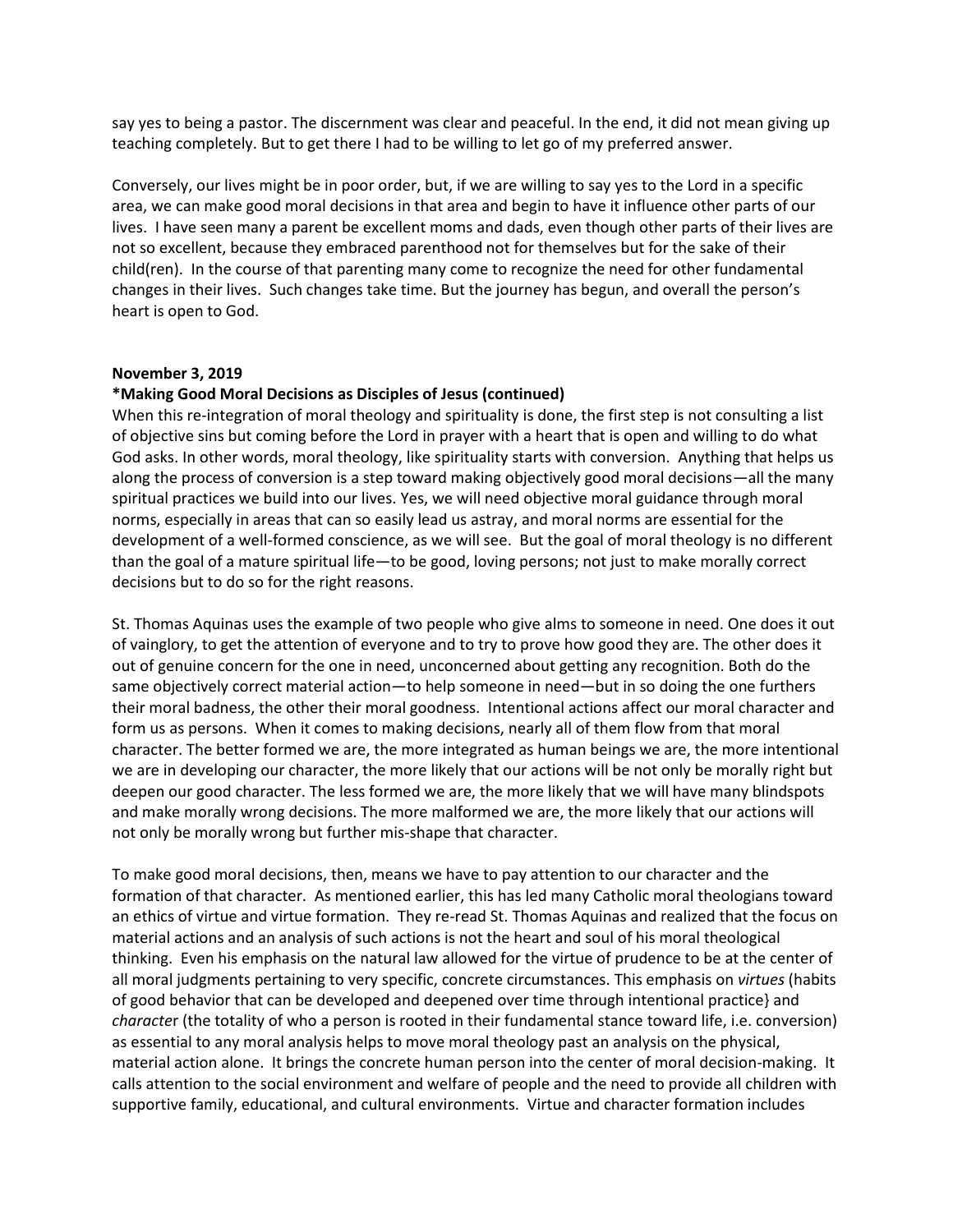learning about moral norms and analyzing actions but stresses the development of the whole person. In turn, such an emphasis values highly helping people learn to pray, to take time for quiet and solitude, be willing to sacrifice and offer penance, to read and reflect on the Scriptures, to be actively involved in outreach to those in need and those who are different from us. Virtue and character formation prizes the mature, wise mentors of our lives and invites a further question for good moral decision-making. *"What would [*put in the name of someone whose wisdom you admire greatly*] do in this situation?"* On this level the basic moral norm is "*Would the best, most mature and morally good people I know do this or not?"*

## **November 10, 2019**

### **\*Making Good Moral Decisions as Disciples of Jesus (continued)**

In the previous articles I have suggested two key "steps," if we truly want our lives to be morally good and the decisions we make to be morally right. They are the same steps we would take, if we were talking about our spiritual life and asking how to be as open to God as possible so that the goodness of God can flow through our actions. One overarching step is connected to conversion. It is a willingness to surrender who we are to the Lord. It includes a deeply felt recognition that we are dependent always on the gracious, loving presence of God in all that we do. It leads us to a repentant heart, acknowledging our failings, our lack of trust, our sinful actions, our need for God's mercy. At this level sin is basically a hardness of heart, a refusal to open ourselves to God, an unwillingness to acknowledge our own need for God's mercy.

Some people have a very specific experience of such repentance and conversion. They can tell their conversion story, tie it to a specific time and date, and how their lives dramatically changed. Others have no overwhelming conversion experience but have come to recognize God's overwhelming love and mercy over time, often by being part of a faith community and praying with and being supported by that community. I would put myself in this second category, and for me that community has been the Catholic Church. It is important to recognize, no matter how one's sense of conversion has occurred, that it is never once and done. Our lives are continually challenged to be open to further conversion. As we mature, we realize that we are never at a point where everything in our life is open to God. Again and again we feel the tug to surrender some situation, some attitude, some decision more fully into God's care, if we truly want to do the right thing. Without conversion, everything we do is tainted by that hardness of heart, even actions which our unconverted heart thinks is for the good. With conversion there is no guarantee that what we do is completely right and good, but we can begin to trust the sense of peace or lack of peace in our hearts, as we bring our lives and decisions before the Lord in prayer.

A second "step" in being morally good and making morally right decisions is connected to virtue and character formation. Our human nature allows us to develop good habits and patterns of behavior, which can maximize our ability to be morally good and make morally sound decisions. Of course, our human nature also allows us to develop bad habits and patterns of behavior as well. Almost all of our daily actions follow from such development of character—how patient we are; how fearful, selfcentered, transparent, honest, prudent, rash, considerate, judgmental, generous, and so on. How is such character formed? Through our exposure to all the influences of life and how we integrate them into our personality. That is why infancy and childhood are so important. Children who are loved and cared for, who have access to health care and nutrition and good living conditions, who do not have to face the devastation of war, who are given a chance to be educated and develop their creativity, who are surrounded by good people who model character to them—such children have a much greater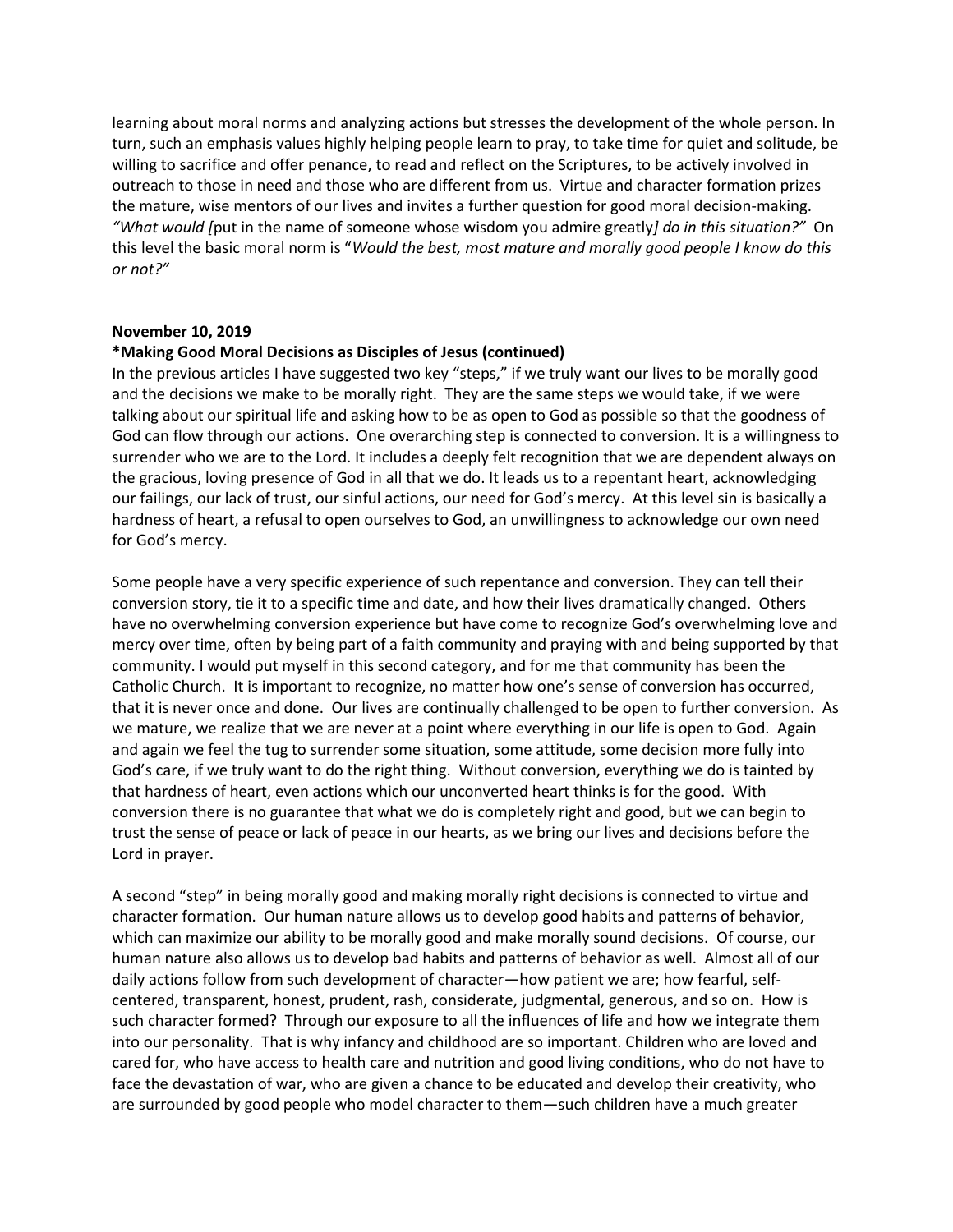opportunity to develop a mature, well-integrated character. Teens and young adults who connect to well-formed peers, who find wise mentors, who have people to turn to when they face disappointments and failures in life—well-formed character will be much more likely to occur.

One cannot overestimate the importance of the communities into which one is born and grows up. If these are communities of fear and hate, of self-centeredness and control, then most will grow into that type of life. If these families and other communities are communities of goodness and hope, of care and support, then well-formed character centered on virtuous living is much more likely to result. In all cases, a community like the Catholic Church can play a vital role. It confronts members and others with a message that challenges everyone to conversion. It has developed wisdom and practices and structures that encourage patterns of good behavior, making formation in virtuous living more likely. It connects people to the reality of a life of virtue, of holiness, and the call of God for each of us to become holy. In its social doctrine (the dignity of the human person, the common good, preferential option for the poor and vulnerable, subsidiarity and active participation in decision-making, solidarity) the Church makes it clear that true virtue and character embraces more than just "my" good, and takes us beyond a narrow class, ethnic, or national focus. And, in its teaching on moral issues the Catholic Church gives us a third "step" in making morally right decision as disciples of Jesus—concrete moral norms, grounded in the Scriptures and the natural law, which provide wisdom as we form our conscience and make moral decisions, especially in very complex situations.

### **November 17, 2019**

### **\*Making Good Moral Decisions as Disciples of Jesus (continued)**

We now are in a position to appreciate the role of concrete moral norms and how they aid us in making morally right decisions and becoming morally good persons.

Because conversion is never one and done and most people have parts of their lives that remain unconverted, even after surrendering their lives to the Lord, concrete norms challenge us to deeper conversion. For example, the Church's social doctrine says that, though it is not against the natural law to have private property and develop private wealth, all that we own still needs to be evaluated in light of the dignity of every human person and the common good of all. This leads to a concrete norm called the "preferential option for the poor and vulnerable," which means that those in true need have a moral claim on our resources. It is not easy to be fully at peace with the idea that others might have a moral claim on our hard-earned resources, and so such a norm challenges us to conversion of heart. We are embracing that norm fully when we not only do not resent those in need, but when we actively desire and rejoice to use our resources to help them. That takes conversion.

Concrete norms aid as well in formation of virtue. No one is perfectly formed. Growing up, we all have some unhealed patterns of actions in our lives, even if we are the Pope. Concrete moral norms provide a safety net so that we are not ruled by unvirtuous passions or first instincts that are misguided. For example, we might be someone whose anger gets easily triggered (me!). Yes, we have to work on it and try to form better patterns, but most likely that will be a life-long task. Having a norm that insists we forgive all who we think might have harmed us, calls us to virtue, even when we do not feel like it. It helps us respond in a way that goes against our first instincts and leads to actions that are more truly virtuous. The more we are aware of the areas of our life that are unhealed, the better we can turn to concrete norms to guide us in those areas. It is not accidental that the Church has developed a fair number of norms surrounding, for example, marriage and sexuality, the economy, medical decisions when near death, and so on. All of these are areas that bring out strong passions, good and not so good, and so can benefit from being guided by a wisdom enshrined in concrete moral norms.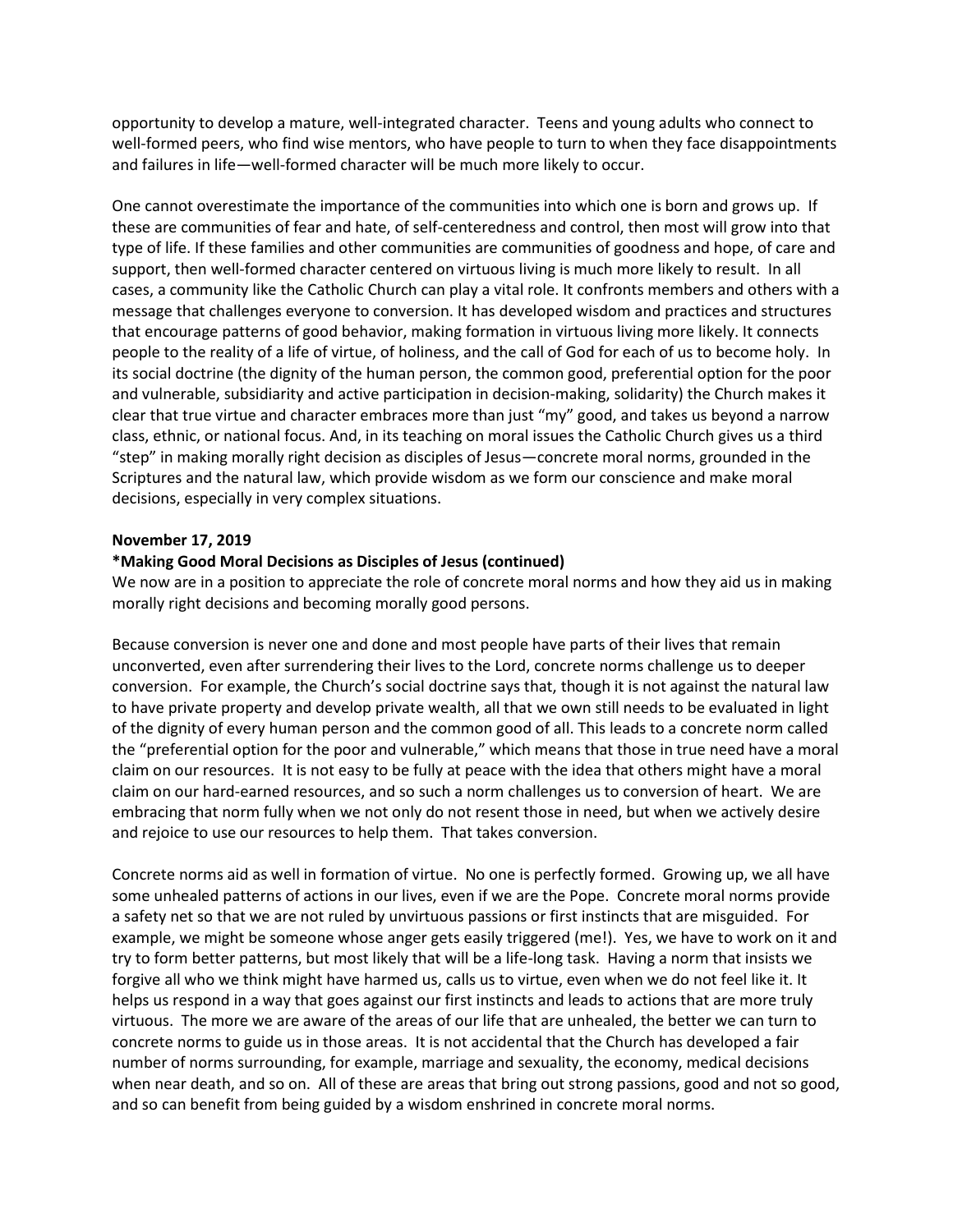Even when we are truly open to God and our lives are in good order, norms still play an important role. Because they bring a time-tested, community-based wisdom to bear, they can help us see beyond our immediate situation so that we make decisions that benefit both the good of the whole community and our own personal long-term good. Take the concrete moral norm that we are morally required to provide medical treatment where the reasonably foreseen benefit is proportionate to the reasonably foreseen burden being placed on a patient (so called "ordinary means"). Or, to put it negatively, we may but we are not morally required to provide medical treatment where the reasonably foreseen benefit is disproportionate to the reasonably foreseen burdens (so-called "extraordinary means"). This allows us, for example, to remove ventilation or life-support, when the underlying medical condition can no longer be treated and will end in death. Even someone who is open to God and well-formed in character might have a difficult time removing such life support. To know that, under the proper circumstances, it is supported by the wisdom of the Church's concrete norm, can be a tremendous help.

As helpful and important as such concrete norms are, it is also important to understand that the Church's wisdom comes to us over many centuries and diverse cultural situations. It is not monolithic. It can develop over time. For example, for much of the Church's history the loaning of money to make any profit was considered a sin (called usury). Now we would define usury not simply as loaning with interest but as practices of loaning that are excessive and harm the welfare of a person or community. Think of redlining practices in selling homes; excessive interest charges on loans and credit cards; preying on people's weaknesses to have money in the short term but getting them in debt for the long term. Or, for many centuries slavery was accepted as not against the natural law and therefore morally allowable, as long as the master treated the slave humanely. Now (specifically beginning with Pope John Paul II ) the Church calls it an intrinsic evil, wrong in all circumstances. Killing another human being was once deemed always a sin, even if done to protect oneself or others. Now we talk about legitimate selfdefense and the possibility of just wars. At one time organ donation was considered morally wrong. Now, under the right circumstances, it can represent the height of moral goodness.

Even objective moral norms, then, need to be properly understood, if they are to be of benefit in personal moral decision making. A prime example of this is when the Church's norm states that something is "intrinsically evil." This is shorthand for saying that there are no circumstances or good intentions that can make a certain action morally right. Often such norms are tied to very grave matters. For example, "Direct abortion is intrinsically evil;" "Slavery is intrinsically evil;" and so on. But not always. For example, "Lying is intrinsically evil;" "Masturbation is intrinsically evil;" and so on. Also, many very grave matters (for example targeted bombing in war when there will be known civilian casualties) are not usually described in terms of "Intrinsic evil," and so that designation or lack of that designation does not immediately determine the moral priority in a situation. Such norms have to be prudently understood and carefully interpreted, when applying them to one's specific personal situation.

Much more could be said about conversion, formation in virtue, and applying moral norms. But in the end, it comes down to a specific person (or group) who has to make the best decision they can, given their background, formation, knowledge and circumstances. Human moral action means taking responsibility for what we do and its reasonably foreseen consequences, not simply following a law or a norm blindly. In other words, norms strongly support but do not usurp the need for personal responsible decision-making. All of these realities flow into what we call "conscience," when a person needs to make a decision that has moral or spiritual consequences. It is in such decisions that the objective reality and norms and the subjective human reality of the person(s) acting and his/her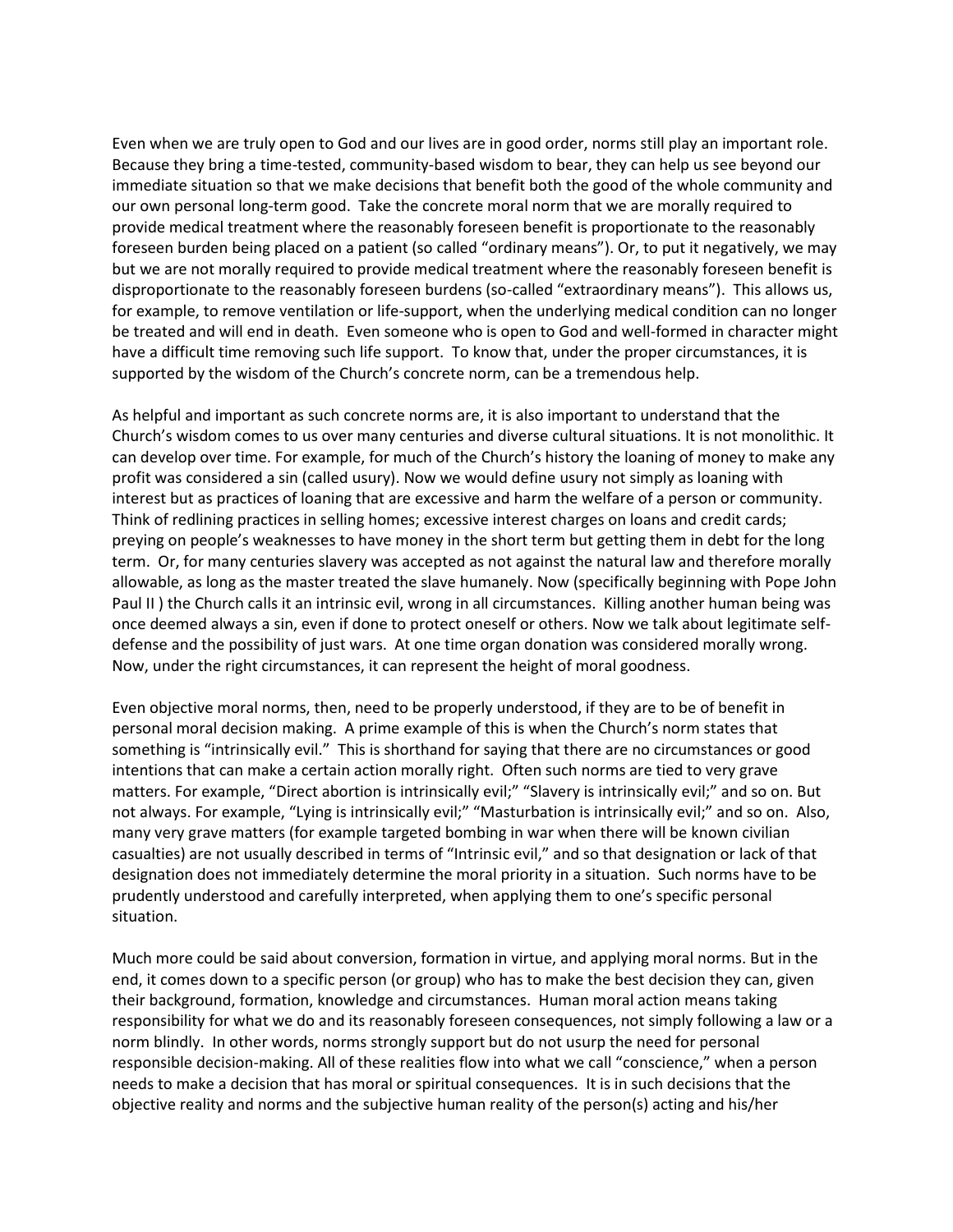circumstances all come together. They might do so very cohesively. For example, when we pray and reflect on the gift of human life, even when we are dealing with an unexpected and maybe even initially unwanted pregnancy. Knowing the concrete norm of not destroying human life, surrounded by family and friends who will support us and the baby even if untimely, recognizing that abortion pushes one to being someone who we do not want to be, and surrendering the whole situation into God's hands—all can lead to a courageous and peaceful decision to bring forth life.

At times, however, these realities do not converge very smoothly. Even then, we are called to make the best and objectively most responsible decision we can make, given the circumstances. What happens if that decision contradicts the Church's wisdom? What happens if we have faulty information or have been poorly formed in our development years? What truly is a sin at that most personal decisionmaking level? That is the role of conscience and the formation of conscience, which will be the final piece in fitting together all that leads to morally right decisions and being morally good persons.

## **November 24, 2019**

## **\*Making Good Moral Decisions as Disciples of Jesus (continued)**

All these reflections on conversion, formation in virtue and character, concrete moral norms, the interplay between an objective moral rightness and a subjective moral goodness come together in the reality of conscience. Here is a reminder of how the Second Vatican Council defined conscience*: "In the depths of his conscience, man detects a law which he does not impose upon himself, but which holds him to obedience. Always summoning him to love good and avoid evil, the voice of conscience when necessary speaks to his heart: do this, shun that. For man has in his heart a law written by God; to obey it is the very dignity of man; according to it he will be judged. Conscience is the most secret core and sanctuary of a man. There he is alone with God, Whose voice echoes in his depths." (Gaudium et Spes*, #16).

Notice that conscience is part of the dignity of every human person. Objectively, then, every human person is morally obliged to follow his or her conscience, even if others disagree with the actions that flow from that person's conscience-based decisions. One is morally obliged to follow a well-formed conscience, even if that choice leads to a decision that others believe to be wrong. Take the choice of one's religious practice. If made at that deepest core where a person believes God's voice is echoing in their heart, a person's choice in religious matters is to be respected and not coerced: *"In all his activity a man is bound to follow his conscience in order that he may come to God, the end and purpose of life. It follows that he is not to be forced to act in a manner contrary to his conscience. Nor, on the other hand, is he to be restrained from acting in accordance with his conscience, especially in matters religious." (Declaration on Religious Liberty, #*3). This was a hugely debated topic at the Second Vatican Council. Isn't the Catholic faith the truest and fullest path for salvation? If so, how can we encourage someone to follow their conscience, if they end up choosing another religion or no religion? Aren't we encouraging error? No, says the Council. It might be an objectively wrong decision but the objective good of conscience which leads to the person's subjective good needs to be respected. No one is to be forced into being Catholic, and we should not presume that someone is sinning in choosing otherwise.

On the other hand, conscience does not guarantee that we are making the most objective morally right and best decision. Again, the Second Vatican Council*: "Conscience frequently errs from invincible ignorance without losing its dignity. The same cannot be said for a man who cares but little for truth and goodness, or for a conscience which by degrees grows practically sightless as a result of habitual sin." (Gaudium et Spes, #*16). The term "Invincible ignorance" captures the idea that God judges the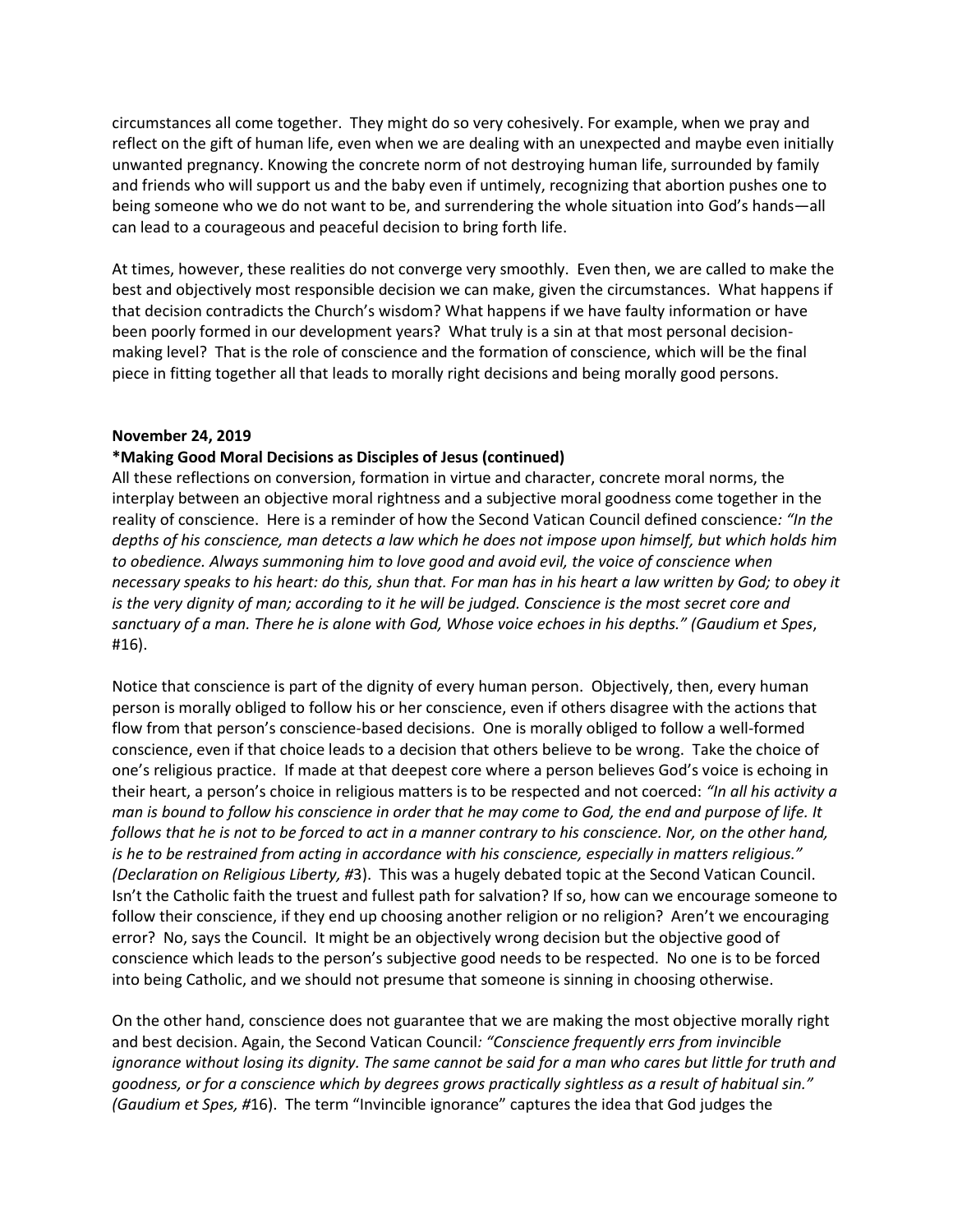subjective goodness or badness of our actions within the scope of our knowledge and formation. Before a child reaches an age to make reasonable judgments about his or her actions, there is no personal sin, even if the actions taken are objectively reckless and harmful. If a person is under tremendous emotional distress, has been raised in a very violent or neglectful or abusive environment, has limited reasoning ability, and so on, then the degree of personal responsibility can be lessened or negated altogether. Limited knowledge (such as a child) or limited freedom (such as one under duress or force) can contribute to decisions of conscience that are not sinful but objectively are in error.

Nor is conscience a static reality within a person. Conscience is the person's interior sense of who they are at the deepest level. To violate that is to violate who one is. But that is a dynamic reality. We can grow in the depth of our conscience, and in our ability to follow through on following our conscience. We cannot claim we are following our conscience, if we refuse to inform and form our conscience with the best wisdom of others, including the Church's wisdom tied to concrete moral norms. In the quote above, willful and habitual sin deadens our conscience (for example, think of someone who habitually lies, cheats, steals, and so forth). The unwillingness to develop a more responsible conscience in these areas is itself a sin. A truly well-formed conscience means a person with a fundamental conversion to God; who is intentionally trying to grow in goodness and virtue through regular practices of a spiritual life; who seeks the wisdom of others, including the Church's moral norms, praying and reflecting on that wisdom and integrating it into one's life. With such a well-formed conscience, one is obliged to follow it and encourage others to do the same. But even with such a well-formed conscience, one can still make erroneous moral judgments. Lack of proper formation, limited understanding of the wisdom that is available in a given area, or not yet fully converted in an area of life can all lead to decisions that are not personally sinful—for one is following one's conscience as best as possible—but objectively should have been avoided.

And so, with respect to conscience, here are five "Is/Is Nots." Conscience: 1) IS who we are at the deepest level; IS NOT a feeling of guilt or lack of guilt. 2) IS a prudent judgment of actions as compatible with the best of who we are; IS NOT a good angel on one shoulder telling us what to do and a bad angel on another tempting us to do what is wrong. 3) IS based on objective moral standards; IS NOT simply one's subjective opinion or feeling. 4) IS always to be followed, if well-formed and certain; IS NOT always certain and/or well-formed. 5) IS always a moral good, when well-formed, even if not always right; IS NOT always right.

With respect to formation of conscience, here are seven "Do/Don'ts": 1) DO take time to reflect; DO NOT make hasty decisions that can deeply affect yourself or others. 2) DO read, ask questions, and study so as to get the best, most objective and accurate information on which to base a judgment; DO NOT presume you know everything already. 3) DO seek out the wisdom of God's Word, of Church teaching and practice, of wise and mature people; DO NOT presume you can make good decisions without the wisdom of others or simply act as everyone else is acting. 4) DO seek to grow in maturity of conscience by looking at consequences of past actions; DO NOT repeat past mistakes. 5) DO surround oneself with supportive environments of mature, loving, wise people; DO NOT separate oneself from communities and groups that exhibit good moral values. 6) DO trust actions that come from good habits (virtues) and healthy, fully integrated parts of our lives; DO NOT trust actions that come from bad habits (vices) or hurting, unhealed and fragile parts of our lives. 7) DO pray; DO NOT think you have a well-formed conscience without prayer.

**December 1, 2019**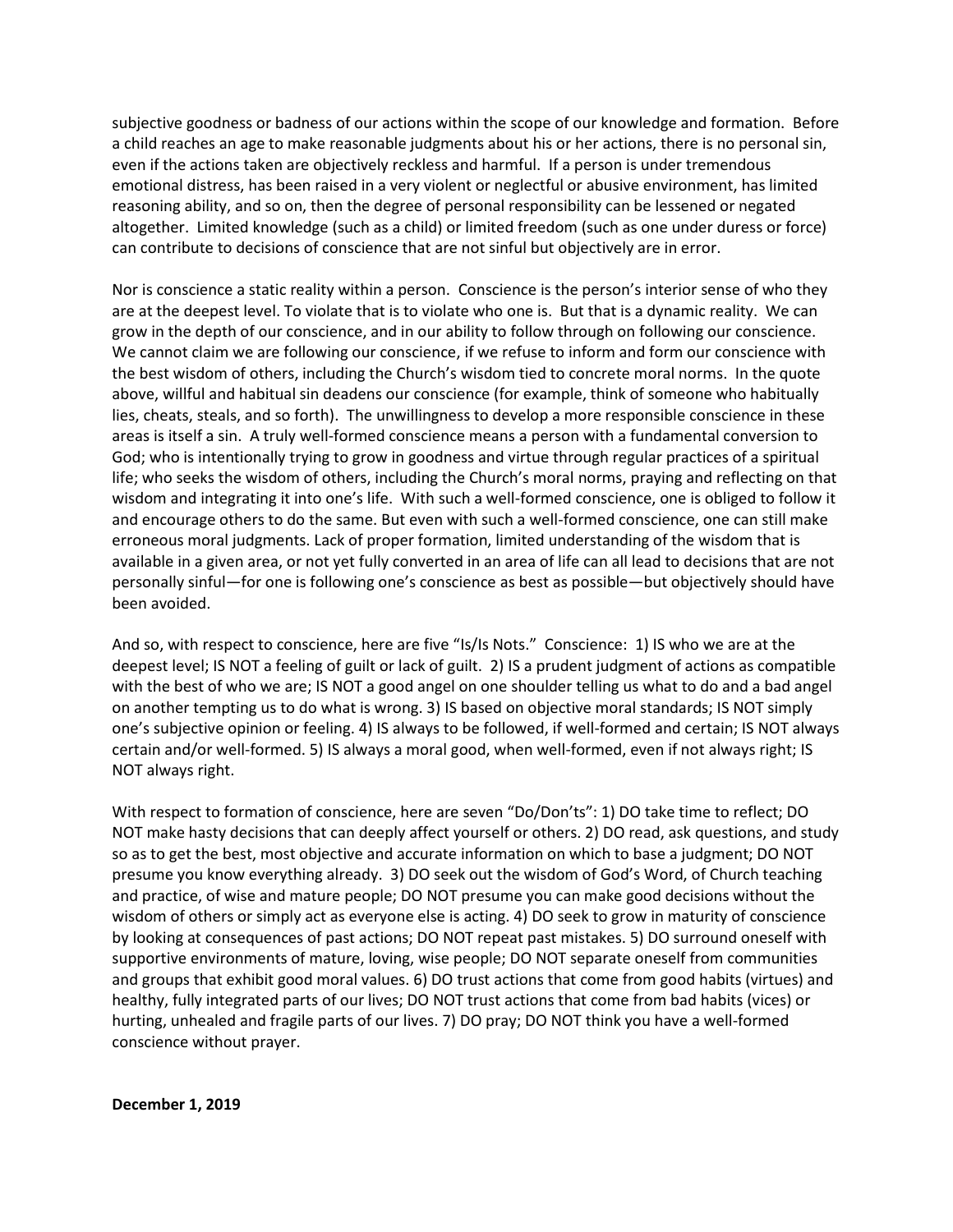## **\*Making Good Moral Decisions as Disciples of Jesus (continued)**

It is important to recognize that conscience is not simply a feeling of guilt or no guilt. We can have all kinds of guilt over things that are minor and unimportant. Someone we respect disapproves of something we have done, and we feel guilt. Not wanting to disappoint often opens up feelings of guilt. Having an extra potato chip or two at night—guilt. The presence of such guilt is not an indication of whether we did something wrong or not, only that we feel guilty. We have thoughts come into our mind that are not the most wholesome. Someone feels guilty about them. But did we consciously try to have such thoughts and dwell on them or did they just pop up? There is, if unwanted, no sin attached. Conversely, we do not feel any guilt perhaps over something we have done that is truly wrong. The lack of guilty feelings does not indicate a good conscience, only that we have no feelings of guilt. Conscience goes to our most deeply held values and sense of self and asks: "Is this truly something that I embrace in the depth of my being; at my core do I believe this to be objectively the best way to be or action to do? Is this compatible with who I want to be; with the best of who I am?"

Also, conscience clearly has an important subjective dimension to it, because no two people are alike. But it is not naively subjective. It is not one's personal opinion or feeling about an issue, as though all opinions and feelings are equal. Someone might feel, that it is morally acceptable to help a person near death die more quickly by assisting them in taking a set of drugs to hasten death. It is not easy to walk with someone who truly wants to die, has at times deep physical and/or emotional pain, and begs you to help them. And in some countries and states it is even legal to provide such aid. But it is still morally wrong. It violates moral norms that have been in place for centuries. It contradicts the Church's clear teaching against euthanasia and assisted suicide. It distorts the role of the doctor. It places pressure on people in a vulnerable situation to believe they are a burden and no longer valued. Long term it focuses on the value of personal freedom as the highest value rather than the value of human life and the common good of the whole community. Too many people equate their feelings of wanting to lessen someone's suffering, tied to how they themselves would feel helpless in such a situation and maybe to a firm belief that individual freedom of choice is the highest value in that situation, and say they believe in conscience it is acceptable to help a person die more quickly. Helping a person die is the best we can do and be as persons and a community? No, it is not. That is not a decision of a well-formed conscience. To follow through on such assisted death is a tragedy and objectively a moral wrong. It is right to strongly resist such social trends and to work for laws preventing such actions.

However, is it possible that an individual might recognize all the above, prayed about it, reflected on it, realize that they are going against a clear moral norm, and in the depth of their being believe (albeit wrongly) that in a specific situation such a choice is the morally right choice to make? Yes, it is possible, because not everyone has access to the same support systems; not all are surrounded by enough resources to make that choice less tempting. That is why we cannot judge the person's subjective sinfulness. We can and should objectively condemn the decision. We should not condemn the person, even though we strongly disagree with their decision and are saddened by that decision. We should pray for them, asking God to help them change their hearts, so that they can embrace a fuller understanding of human life and community. We should act toward them with compassion and mercy, surrounding them with God's love. And, we should continue to publicly and strongly advocate for the objective moral norm.

It has been my experience that in situations where someone comes to a decision that goes contrary to a time-honored moral norm, they often do not seem to be making a deep-seated decision of conscience. A person is often caught in a flurry of emotions, feels overwhelmed, and makes the decision with a rather restricted focus. That is why conscience needs to be tied to a willingness to integrate objective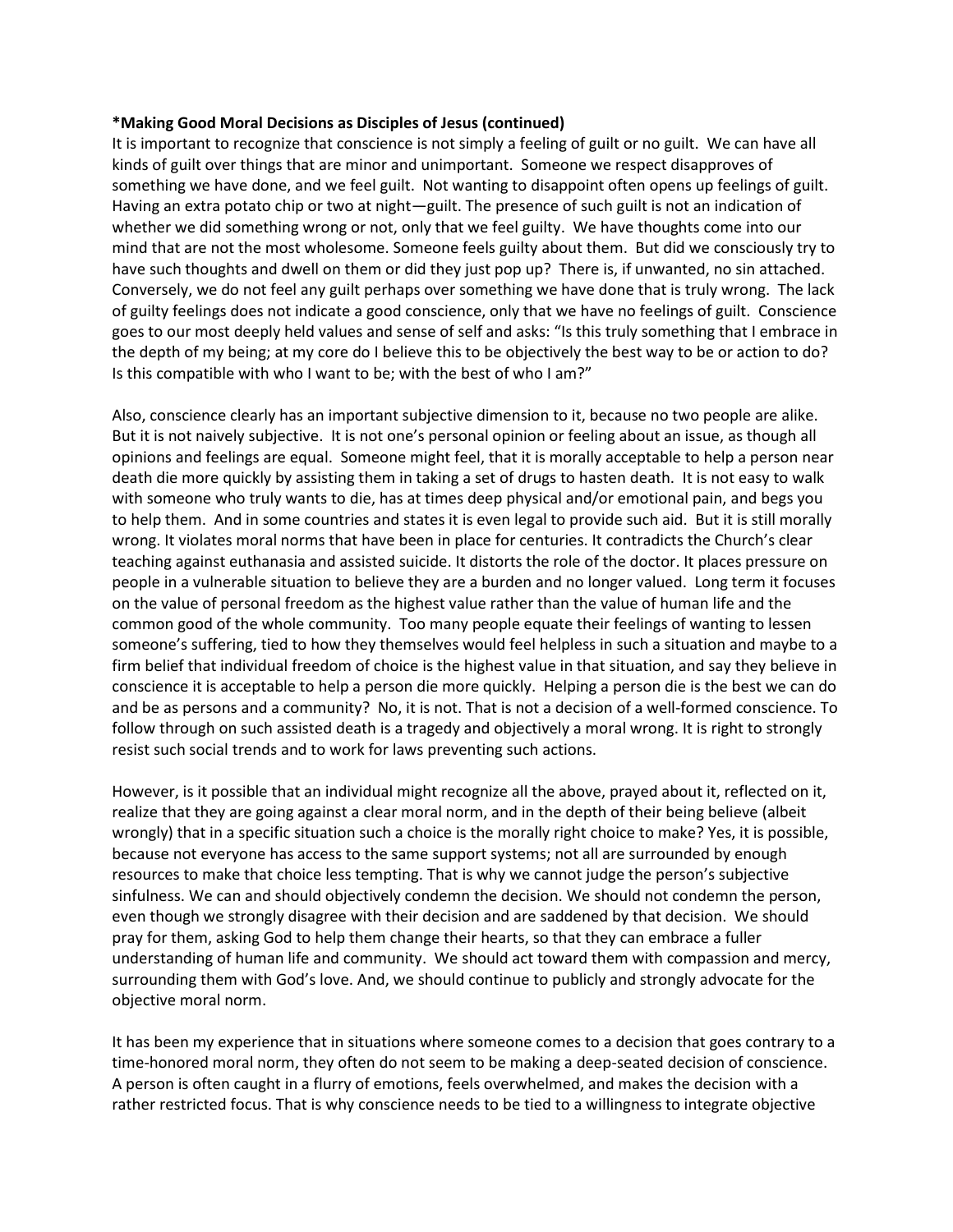moral standards and not be equated with my own opinion or feeling. That is their important and necessary role. Not to usurp a decision of conscience but to guide us and challenge us, especially when we are in a difficult situation and really do not have a clear sense in the depth of our being about what to do. In other words, one's conscience might not be as well-formed or certain as it could be. In such a case, a mature conscience turns to the moral norms of the community for the wisdom necessary to make an objectively good decision. And, even if we still believe at the depth of our being that we must make a decision that contradicts that wisdom, a mature conscience has the humility to admit that we might not be making a morally right decision. It is simply the best we can do at the time.

## **December 8, 2019**

# **\*Making Good Moral Decisions as Disciples of Jesus (conclusion)**

Given all that I have written previously about moral theology, spiritual practices, moral principles and moral norms, conscience and formation of conscience, virtue and character, how does one put all of it together into a pattern of life that can help us grow as a disciple of Jesus, as we make the best moral decisions possible? In my experience it is a matter of integrating into one's life an ongoing cycle of five, ever-repeating, intertwined steps: Look, Pray, Seek Wisdom, Decide, Act.

**Step 1**: Use your current wisdom to **LOOK** at and assess the situation; try to view the situation and issues as clearly as possible. So many decisions that impact our life on a moral and spiritual level go awry from the start, because we have not stopped to ask whether we are seeing the situation in as full and clear a light as possible. What is happening and what and who exactly is involved? What are some of the motives? What are possible consequences? What good can happen? What bad can occur? Am I seeing the situation as objectively as possible or letting my passions distort what I see? Is this an area which taps into my formed character at its best or is it an area that touches on an unhealed area of life? Looking means being as attentive as possible to all that is happening within me and others, trying to gather as much helpful information and insight as possible.

**Step 2**: **PRAY** that your heart is open to doing what is right. Am I willing to do what is right and do it for the right reasons? Am I willing to say "yes" to God, even if, in the end, my sense of what needs to be done is not the one I originally hoped for? Do I want the best for everyone involved in the situation, including myself? Am I willing to let go of something, if God asks it of me? Praying is, of course, not a "step" that is done once and then done. Prayer accompanies and surrounds everything we do during the decision-making process. Do not be afraid to bring the situation before the Lord; place it at the altar or the cross; image yourself walking with the Lord and telling your story to the Lord. Listen with your heart and see if you get a sense of the Lord speaking within it. Keep a heart open to what brings the deepest sense of peace, even if the decision is difficult. If uneasy with all of the options, it might indicate a need for more prayer and reflection. God loves us. Jesus walks with us. The Spirit can guide us. Knowing and experiencing that in the depth of our being can often be the key to being at peace with what follows.

**Step 3**: Broaden one's understanding of what is good and right and **SEEK THE WISDOM** of others. Mature decision making always wants to learn from others so that we have as broad and deep an understanding as possible into what we are facing. Shared wisdom almost always will keep us on the right path better than a decision we make strictly on our own. Take time to learn from others, to gain knowledge that might help one overcome a blindspot or guide one in the midst of a situation that stirs deep passions.